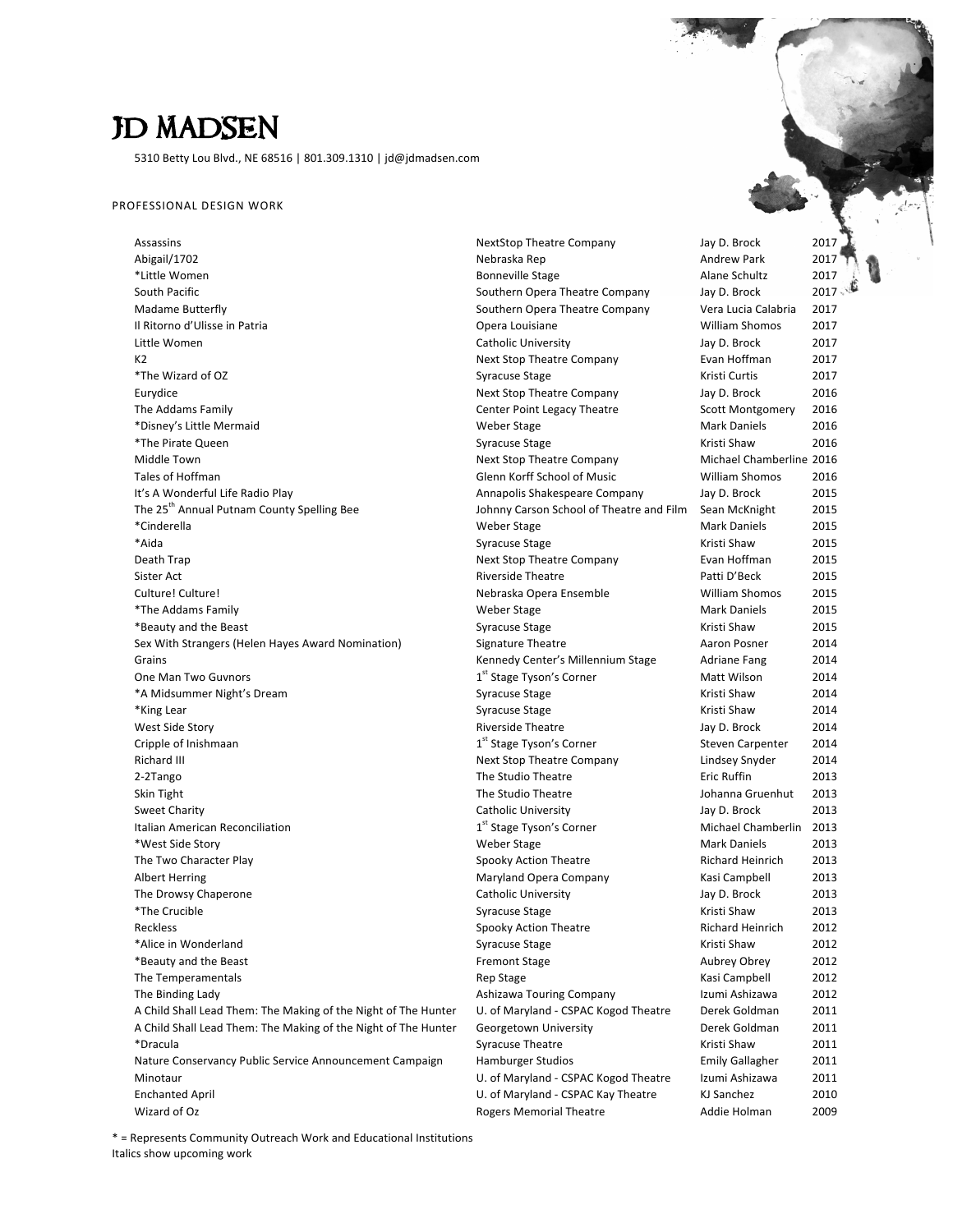| Thoroughly Modern Millie                  | <b>Rogers Memorial Theatre</b>      | Leslie Smith       | 2009 |
|-------------------------------------------|-------------------------------------|--------------------|------|
| <b>Big River</b>                          | <b>Rogers Memorial Theatre</b>      | JD Madsen          | 2008 |
| <b>Forever Plaid Tidings</b>              | <b>Rogers Memorial Theatre</b>      | Eric Jensen        | 2008 |
| 1776                                      | <b>Rogers Memorial Theatre</b>      | JD Madsen          | 2007 |
| The Utter Glory of Morrisey Hall          | Weber State - Eccles Theatre        | Jim Christian      | 2006 |
| Songs For a New World                     | <b>Utah Musical Theatre</b>         | <b>Bruce Cohen</b> | 2006 |
| <b>Forever Plaid</b>                      | <b>Rogers Memorial Theatre</b>      | Penelope Caywood   | 2006 |
| Beidermann and The Firebugs               | Weber State - Eccles Theatre        | Larry Dooley       | 2005 |
| <b>Suessical: The Musical</b>             | Egyptian Theatre - Park City        | Jim Christian      | 2005 |
| Cabaret                                   | A.A.T. Weber State - Eccles Theatre | Shauna Brand       | 2004 |
| <b>Really Rosie</b>                       | Weber State - Eccles Theatre        | John Caywood       | 2004 |
| A Midsummer Night's Dream                 | A.A.T. Weber State - Eccles Theatre | Kristi Shaw        | 2004 |
| The Country Wife                          | Weber State - Eccles Theatre        | Jim Christian      | 2001 |
| SELECTED ASSISTANT DESIGN WORK            |                                     |                    |      |
| The Tempest                               | American Reparatory Theatre         | Dan Conway         | 2013 |
| Merry Wives of Windsor                    | <b>Shakespeare Theatre</b>          | Dan Conway         | 2012 |
| Cyrano                                    | <b>Arden Theatre</b>                | Dan Conway         | 2012 |
| Suckerpunch                               | <b>Studio Theatre</b>               | Dan Conway         | 2012 |
| Hairspray                                 | Signature Theatre                   | Dan Conway         | 2011 |
| The Games Afoot                           | <b>Cleveland Playhouse</b>          | Dan Conway         | 2011 |
| <b>August Osage County</b>                | <b>Arden Theatre</b>                | Dan Conway         | 2011 |
| Cyrano                                    | <b>Folgers Theatre</b>              | Dan Conway         | 2011 |
| <b>Sunset Boulevard</b>                   | <b>Signature Theatre</b>            | Dan Conway         | 2010 |
| In The Next Room or The Vibrator Play     | Wooley Mammoth Theatre Co.          | Dan Conway         | 2010 |
| Gruesome Playground Injuries              | Wooley Mammoth Theatre Co.          | Misha Kachman      | 2010 |
| Chess                                     | Signature Theatre                   | Dan Conway         | 2010 |
| Legends                                   | <b>Studio Theatre</b>               | Dan Conway         | 2010 |
| Sabrina Fair                              | <b>Fords Theatre</b>                | Dan Conway         | 2010 |
| Orestes                                   | <b>Folgers Theatre</b>              | Dan Conway         | 2009 |
| Teddy Roosevelt and the Ghostly Mistletoe | Kennedy Center Family Theatre       | Dan Conway         | 2009 |
| THEATRE DIRECTION WORK                    |                                     |                    |      |
| <b>Big River</b>                          | Roger's Memorial Theatre            |                    | 2008 |
| 1776                                      | Roger's Memorial Theatre            |                    | 2007 |
| Paint Your Wagon                          | Roger's Memorial Theatre            |                    | 2006 |
| 24 Hour Play Festival                     | A.A.T. Weber State - Eccles Theatre |                    | 2006 |
| A Doll's House                            | Weber State - Studio Class          |                    | 2006 |
| SELECTED TECHNICAL THEATRE WORK           |                                     |                    |      |
| Macbeth                                   | Weber State - Allred Theatre        | Props Design       | 2007 |

| iviacuetri.                       | weber state - Allied Theatre | PIUDS DESIEIT     | ZUU L |
|-----------------------------------|------------------------------|-------------------|-------|
| The Utter Glory of Morrissey Hall | Weber State - Eccles Theatre | Props Design      | 2007  |
| South Pacific                     | Tuachan Center of the Arts   | Scenic Artist     | 2006  |
| Peter Pan                         | Tuachan Center of the Arts   | Scenic Artist     | 2006  |
| Pirated!                          | Weber State - Allred Theatre | Props Design      | 2006  |
| Beauty and The Beast              | Roger's Memorial Theatre     | Design Consultant | 2005  |
| Little Shop of Horrors            | Weber State - Allred Theatre | Puppet Design     | 2001  |
|                                   |                              |                   |       |

#### MEMBERSHIPS

USA Local 829 USITT: Scenic Design Commission ALPHA PSI OMEGA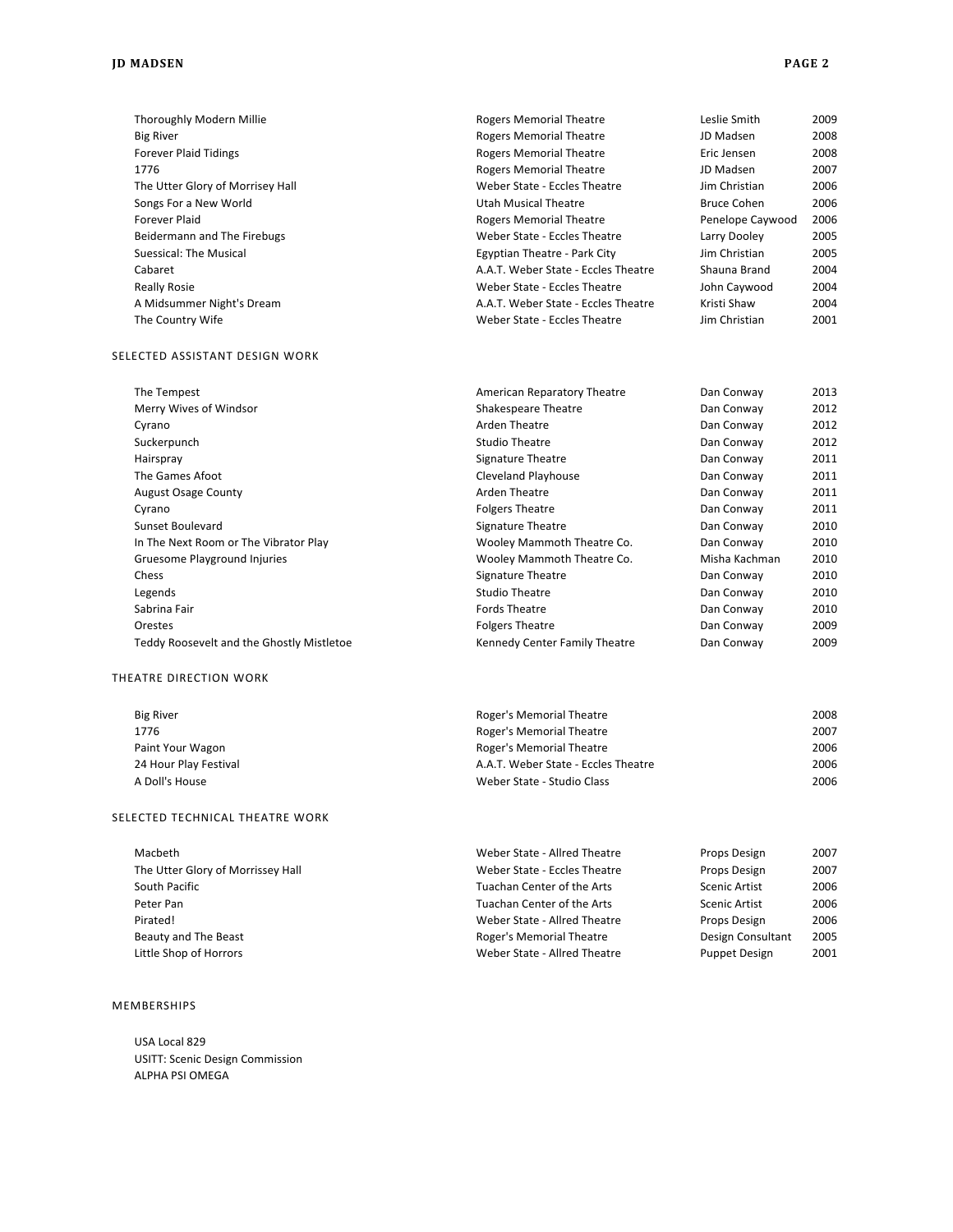### RELATED WORK

| LANDMARK CENTER'S CHRISTMAS EXTRAVAGANZA<br>Hong Kong, China<br>SMITHSONIAN INSTITUTE'S N.M.N.H.: "Q?RIOUS" EXHIBIT DESIGN FOR MOBILE SOUND LABRATORY<br>SMITHSONIAN INSTITUTE FOLGER LIBRARY: EXHIBITION SCALE MODEL FOR PERMENANT COLLECTION<br>DESIGNSTREAM, INC.: HEAD OF DISPLAY: DESIGN AND INSTALLATIONS | 2017<br>2014<br>2013<br>2005-2008 |
|-----------------------------------------------------------------------------------------------------------------------------------------------------------------------------------------------------------------------------------------------------------------------------------------------------------------|-----------------------------------|
| PERFORMANCE THEATRE WORK                                                                                                                                                                                                                                                                                        |                                   |
| Performed in over 150 different productions.<br>An acting resume with selected roles is available upon request.                                                                                                                                                                                                 |                                   |
| EDUCATION                                                                                                                                                                                                                                                                                                       |                                   |
| University of Maryland, College Park, MD                                                                                                                                                                                                                                                                        |                                   |
| <b>Master of Fine Arts in Theatre Design</b>                                                                                                                                                                                                                                                                    | 2012                              |
| Thesis: "A Child Shall Lead Them: The Making of The Night of The Hunter - A Scenic Design"                                                                                                                                                                                                                      |                                   |
| Weber State University                                                                                                                                                                                                                                                                                          |                                   |
| <b>Bachelor of Science in Theatre Arts</b>                                                                                                                                                                                                                                                                      | 2007                              |
| Areas of Concentration: Theatre Design, Directing and Performance                                                                                                                                                                                                                                               |                                   |
| Minor: Visual Art                                                                                                                                                                                                                                                                                               |                                   |
| AWARDS                                                                                                                                                                                                                                                                                                          |                                   |
| Helen Hayes Award Nomination for Best Scenic Design                                                                                                                                                                                                                                                             | 2015                              |
| Hixon-Lied Faculty Development Grant                                                                                                                                                                                                                                                                            | 2014-2017                         |
| John A. & Telitha E. Lindquist Scholarship for Creative/Artistic Endeavors                                                                                                                                                                                                                                      | 2007                              |
| Weber State University Award for Outstanding Service to the Theatre Arts Area                                                                                                                                                                                                                                   | 2007                              |
| Kennedy Center ACTF Region VIII Design Award for "Biedermann and the Firebugs"                                                                                                                                                                                                                                  | 2006                              |
| Weber State University Award for Outstanding Achievement in Theatre Design                                                                                                                                                                                                                                      | 2006                              |
| Kennedy center ACTF Region VIII Design Finalist Honors for "Really Rosie"<br>Sophie R. Richards/Sophie W. Reed Memorial Scholarship                                                                                                                                                                             | 2005<br>2005                      |
|                                                                                                                                                                                                                                                                                                                 |                                   |
| <b>TEACHING EXPERIENCE</b>                                                                                                                                                                                                                                                                                      |                                   |
| University of Nebraska - Lincoln                                                                                                                                                                                                                                                                                |                                   |
| The Johnny Carson School of Theatre and Film                                                                                                                                                                                                                                                                    |                                   |
| <b>Assistant Professor of Scenic Design</b>                                                                                                                                                                                                                                                                     | 2014-current                      |
| <b>Courses Created and Taught</b><br>Scenic Design 1: Assistant Designer Preparation                                                                                                                                                                                                                            |                                   |
| Scenic Design 2: Associate Designer Preparation                                                                                                                                                                                                                                                                 |                                   |
| Scenic Design 3: Professional Designer Preparation<br>$\bullet$                                                                                                                                                                                                                                                 |                                   |
| <b>Model Making Techniques</b><br>٠                                                                                                                                                                                                                                                                             |                                   |
| <b>Advanced Scenic Painting Challenges</b>                                                                                                                                                                                                                                                                      |                                   |
| Virtual Rendering Techniques<br>٠                                                                                                                                                                                                                                                                               |                                   |
| The Business of Design<br>$\bullet$                                                                                                                                                                                                                                                                             |                                   |
| Period Styles: Art and Architecture<br>٠                                                                                                                                                                                                                                                                        |                                   |
| Masters Level Scenic Design<br>٠                                                                                                                                                                                                                                                                                |                                   |
| <b>Computer Aided Drafting: Vectorworks</b><br>$\bullet$                                                                                                                                                                                                                                                        |                                   |
| Capstone Project and Professional Development<br>$\bullet$                                                                                                                                                                                                                                                      |                                   |
| Sandbox Mode: Designing for Film and Video Game Genres<br>University of Maryland, College Park, MD                                                                                                                                                                                                              |                                   |
| Visiting Assistant Professor: Computer Assisted Design. Specializing in 2D and 3D Drafting and                                                                                                                                                                                                                  |                                   |
| <b>Adobe Suite integration</b>                                                                                                                                                                                                                                                                                  | 2011-2014                         |
| [Developed syllabus and overall course structure, and administered all grades.]                                                                                                                                                                                                                                 |                                   |
|                                                                                                                                                                                                                                                                                                                 |                                   |
| <b>Guest Lecturer</b>                                                                                                                                                                                                                                                                                           | 2008-2012                         |

Prepared lessons on specified topics, at the request of the various instructors